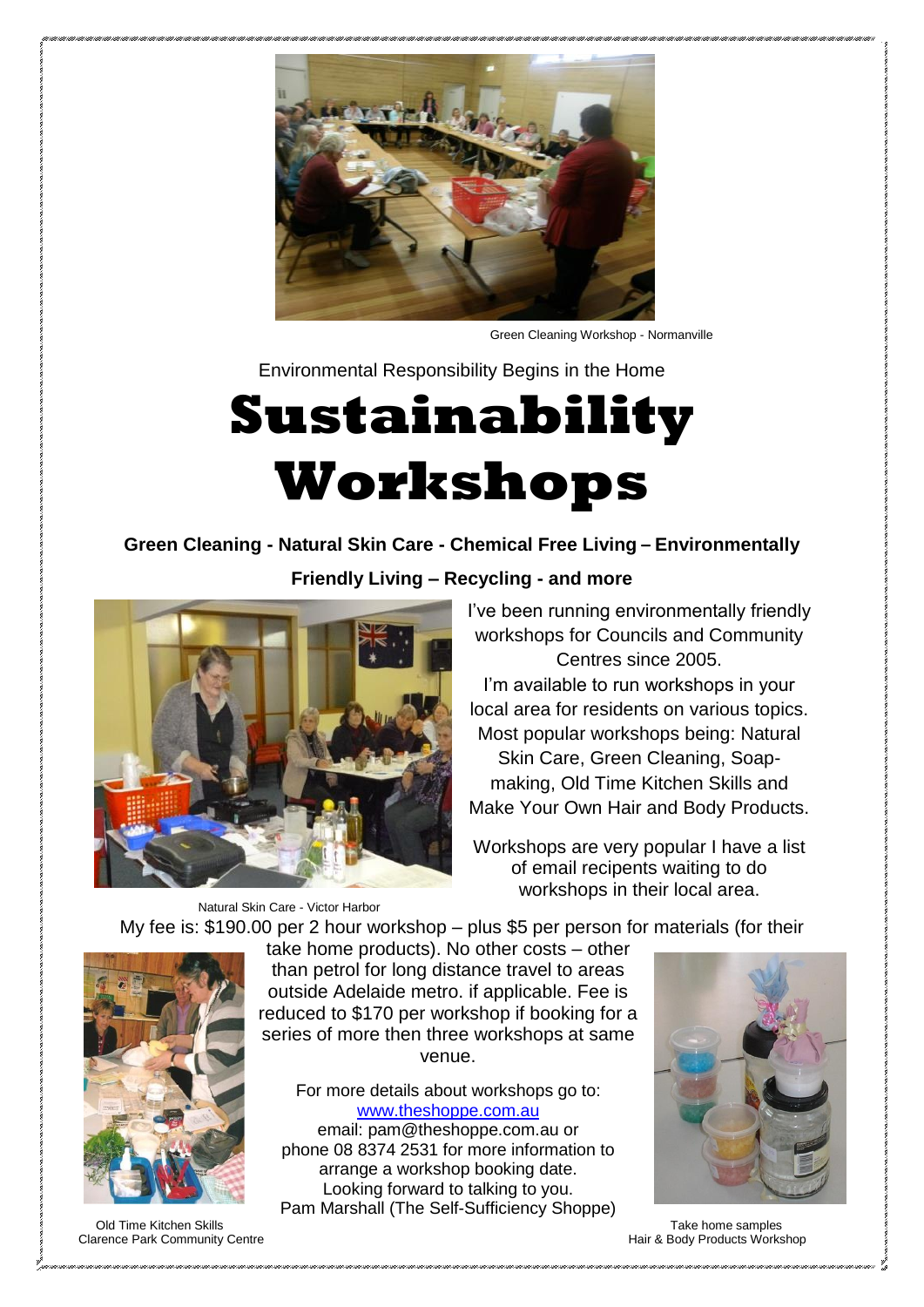

## **LIVING IN HARMONY WITH THE PLANET Workshops**

**Emphasis on safe, economical and environmentally responsible alternatives to commercial products**

**Natural Skin-Care Workshop**<sup>\*</sup> - Make your own skin-care products from the kitchen and garden: cleansers, scrubs, astringents, moisturisers, lip salve, hand care and bath products.

**Green Cleaning Workshop\* –** How to clean using just 4 basic items: bi-carbonate of soda, vinegar, pure soap, eucalyptus oil. Safely, cheaply and easily!

**Natural Hair & Body Products Workshop\* -** Make your own deodorants, hair care products (shampoos, conditioners, rinses and dyes), foot care products, mouth washes and tooth-powder.

**Soap-Making & Recycling Soap Workshop\* -** From basic soapmaking to making soap products, cleaning products and liquid soap. Environmentally friendly alternatives to detergents and cleaners.

**Practical Sustainability in the Home Workshop -** Properties and uses for the following common of household products: Vinegar, Bicarb Soda, Soap, Eucalyptus Oil, Fresh Herbs, Oatmeal, Beeswax/honey, Lemons, Salt (and the many ways they can used as alternatives in the home). Benefits

are: better for the environment, safer for the household (less chemicals/chemical free), saves money and develops self-reliance.

**Ways With Herbs Workshop** – Fresh herbs are safe to use, freely available from the garden – and very environmentally friendly. Covers the many amazing uses for common garden herbs – culinary, skin and hair care, deodorising, insect repellent, therapeutic. Includes making perfumes and scents.

**Old Time Kitchen Skills Workshop\*** - Rekindling forgotten and practical kitchen skills – making butter, yoghurt, preserving techniques, herbs in the kitchen, homemade spice blends, sprouting, plus various food sampling.

#### **Preserving Food: Making Jams, Pickles & Chutneys\* -** Preserving

skills and tips from the past using backyard produce or when cheap (in season). Hands on session with take home samples. (Kitchen work-area required for this workshop)

#### **New Workshops!**

**Natural Pet Care\*-** Eco friendly chemical free pet-care products to make a home from common household ingredients - including pet shampoo, flea repellent and coat conditioner. Suited to cats and dogs. Saves money, good for your pet and the environment.

**Versatile Vinegar\* -** Environmentally friendly, safe to use and cheap! All the amazing things to do with vinegar. Make and take home a range of products using vinegar as the main ingredient. Bring along 2 small-medium recycled jars and a recycled spray container. **\* Most popular workshops**